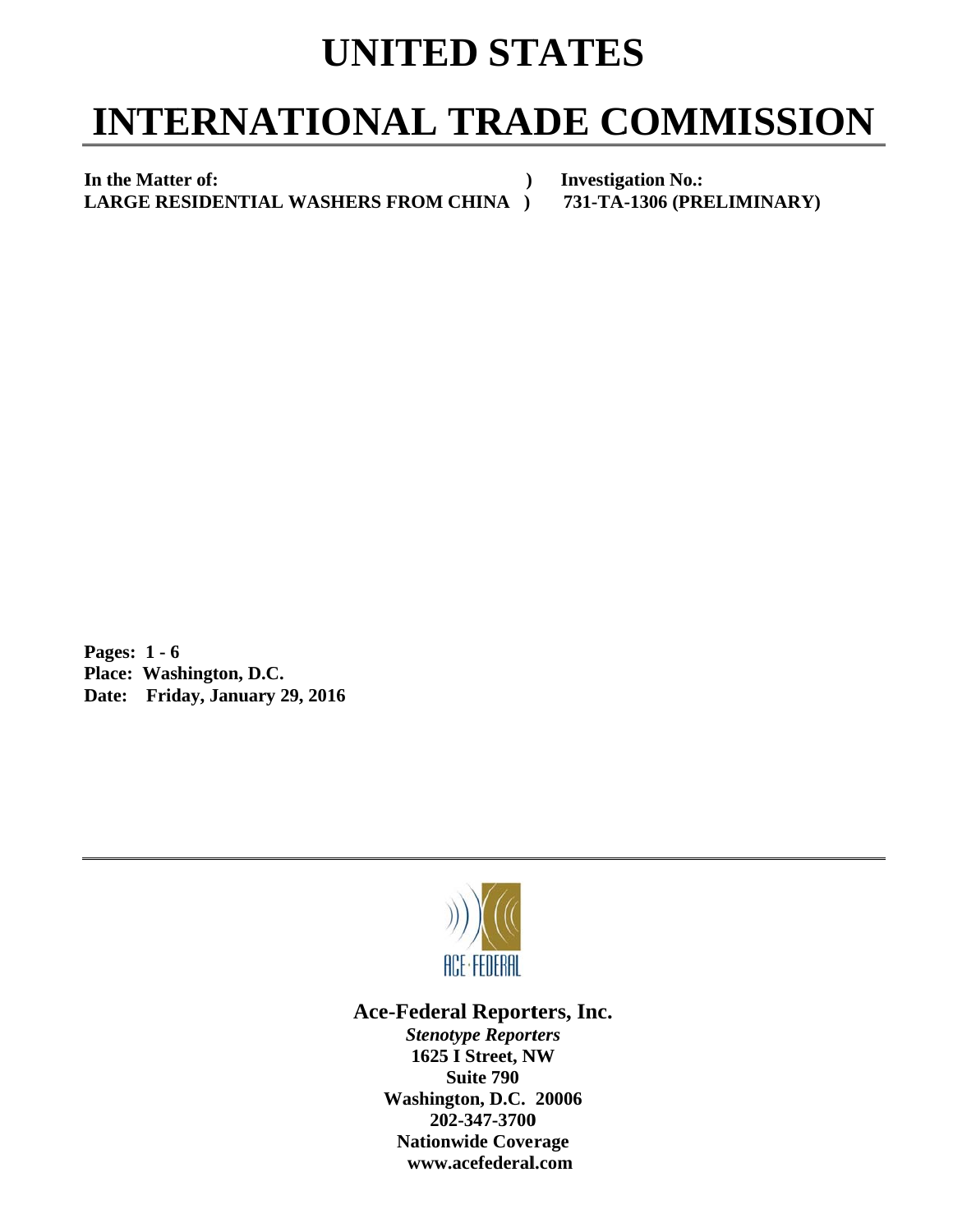1 THE UNITED STATES INTERNATIONAL TRADE COMMISSION 2 3 In the Matter of: (a) Investigation No.: 4 LARGE RESIDENTIAL ) 731-TA-1306 5 WASHERS FROM ) (Preliminary) 6 CHINA ) 7 8 9 Friday, January 29, 2016 10 Main Hearing Room (Room 101) 11 U.S. International 12 Trade Commission 13 500 E Street, S.W. 14 15 Washington, D.C. 16 The meeting, commenced, pursuant 17 to notice, at 11:00 a.m., before the Commissioners of the 18 United States International Trade Commission, the Honorable 19 Meredith M. Broadbent, presiding. 20 21 22 23 24 25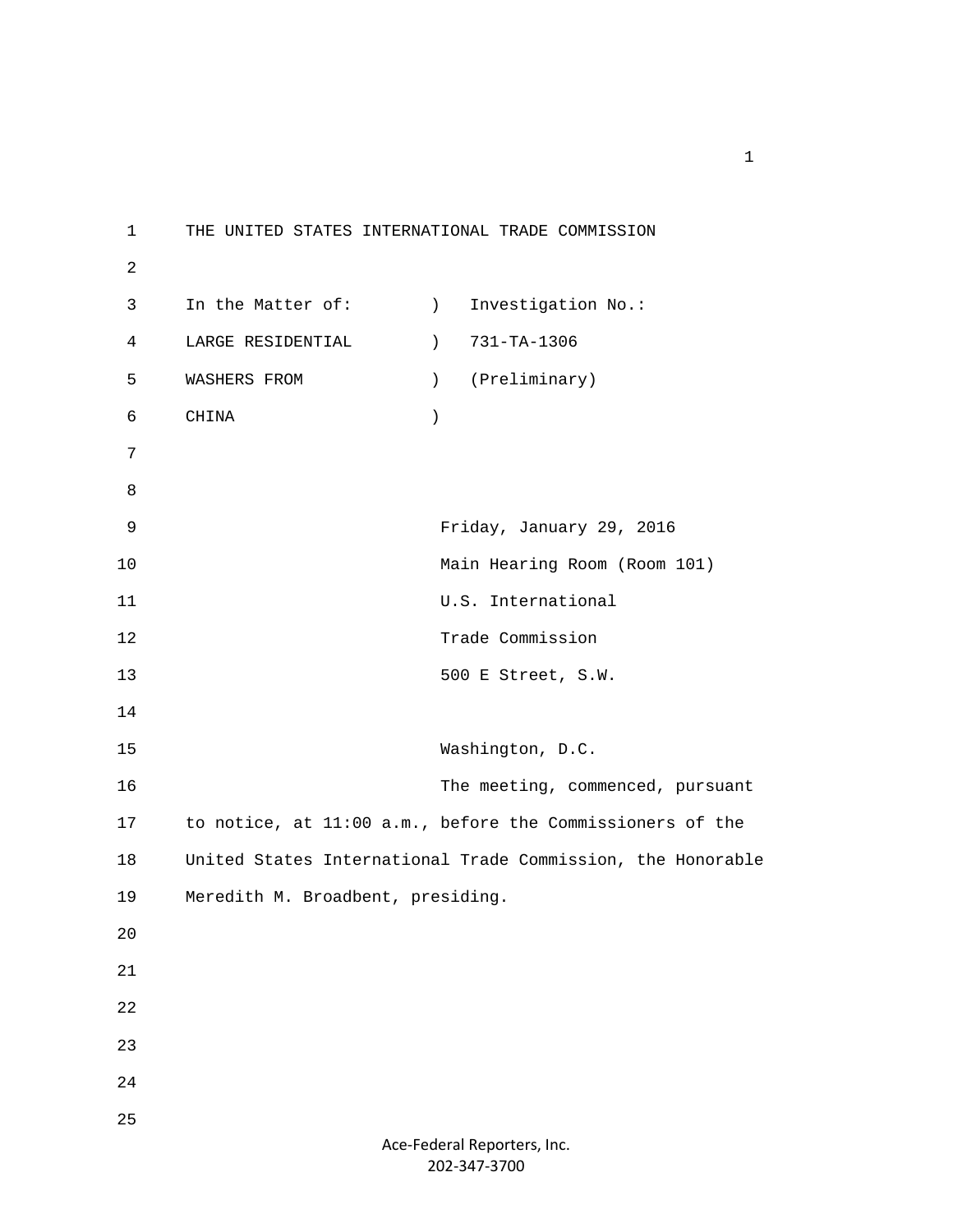## 1 APPEARANCES:

| $\overline{2}$ | On behalf of the International Trade Commission: |
|----------------|--------------------------------------------------|
| 3              | Commissioners:                                   |
| 4              | MEREDITH M. BROADBENT, CHAIRMAN                  |
| 5              | DEAN A. PINKERT, VICE CHAIRMAN (via telephone)   |
| 6              | IRVING A. WILLIAMSON, COMMISSIONER               |
| 7              | DAVID S. JOHANSON, COMMISSIONER                  |
| 8              |                                                  |
| 9              |                                                  |
| 10             | F. SCOTT KIEFF, COMMISSIONER (via telephone)     |
| 11             | RHONDA K. SCHMIDTLEIN, COMMISSIONER (via         |
| 12             | telephone)                                       |
| 13             |                                                  |
| 14             | Staff:                                           |
|                |                                                  |
| 15             | CHRISTOPHER CASSISE, INVESTIGATOR/SUPERVISORY    |
| 16             | INVESTIGATOR                                     |
| 17             | DENNIS FRAVEL, INTERNATIONAL TRADE ANALYST       |
| 18             | DAVID BOYLAND, ACCOUNTANT/AUDITOR                |
| 19             | CINDY COHEN, ECONOMIST                           |
| 20             | MICHELE BREAUX, ECONOMIST                        |
| 21             | KARL VON SCHRILTZ, ATTORNEY/ADVISOR              |
| 22             |                                                  |
| 23             | SHARON BELLAMY, PROGRAM SUPPORT SPECIALIST       |
| 24             |                                                  |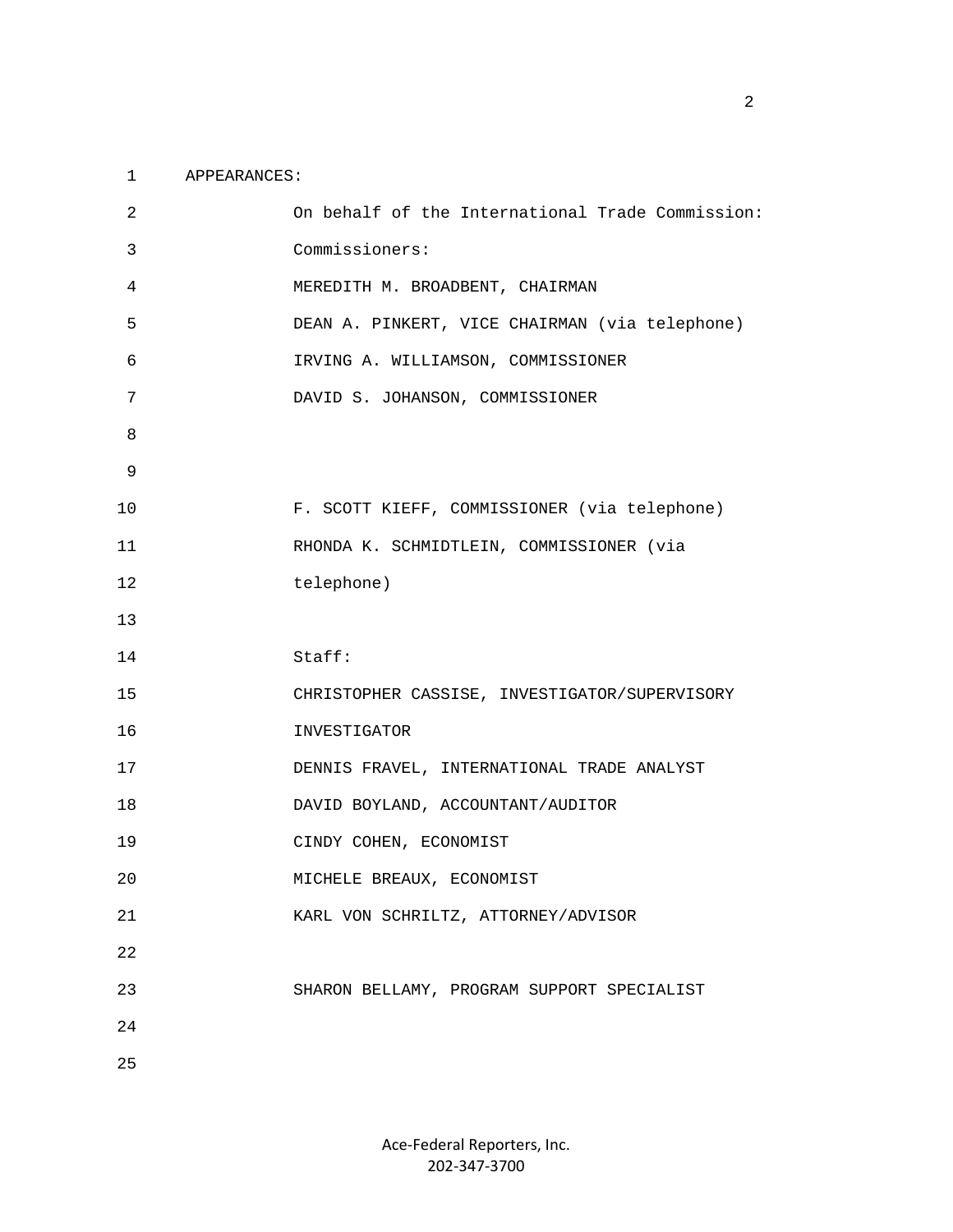1 P R O C E E D I N G S 2 (11:00 a.m.) 3 CHAIRMAN BROADBENT: Good morning. This meeting 4 of the U.S. International Trade Commission will now come to 5 order. 6 Welcome to Vice Chairman Pinkert and 7 Commissioners Kieff and Schmidtlein who are participating by 8 telephone. 9 VICE CHAIRMAN PINKERT: Good morning. 10 COMMISSIONER SCHMIDTLEIN: Good morning. 11 COMMISSIONER KIEFF: Good morning. 12 CHAIRMAN BROADBENT: Good morning. I understand 13 that there are no agendas for future meetings, minutes, 14 ratification lists, or outstanding action jackets to 15 consider. 16 Next we turn to the vote on Investigation No. 17 731-1306, it's a preliminary on Large Residential Washers 18 from China. 19 Welcome to Mr. Cassise and to the staff who 20 participated in this investigation. 21 Are there any questions for the staff? 22 (No response.) 23 CHAIRMAN BROADBENT: Are there any additions or 24 corrections to the staff report? 25 Mr. CASSISE: Madame Chairman, there are no

> Ace‐Federal Reporters, Inc. 202‐347‐3700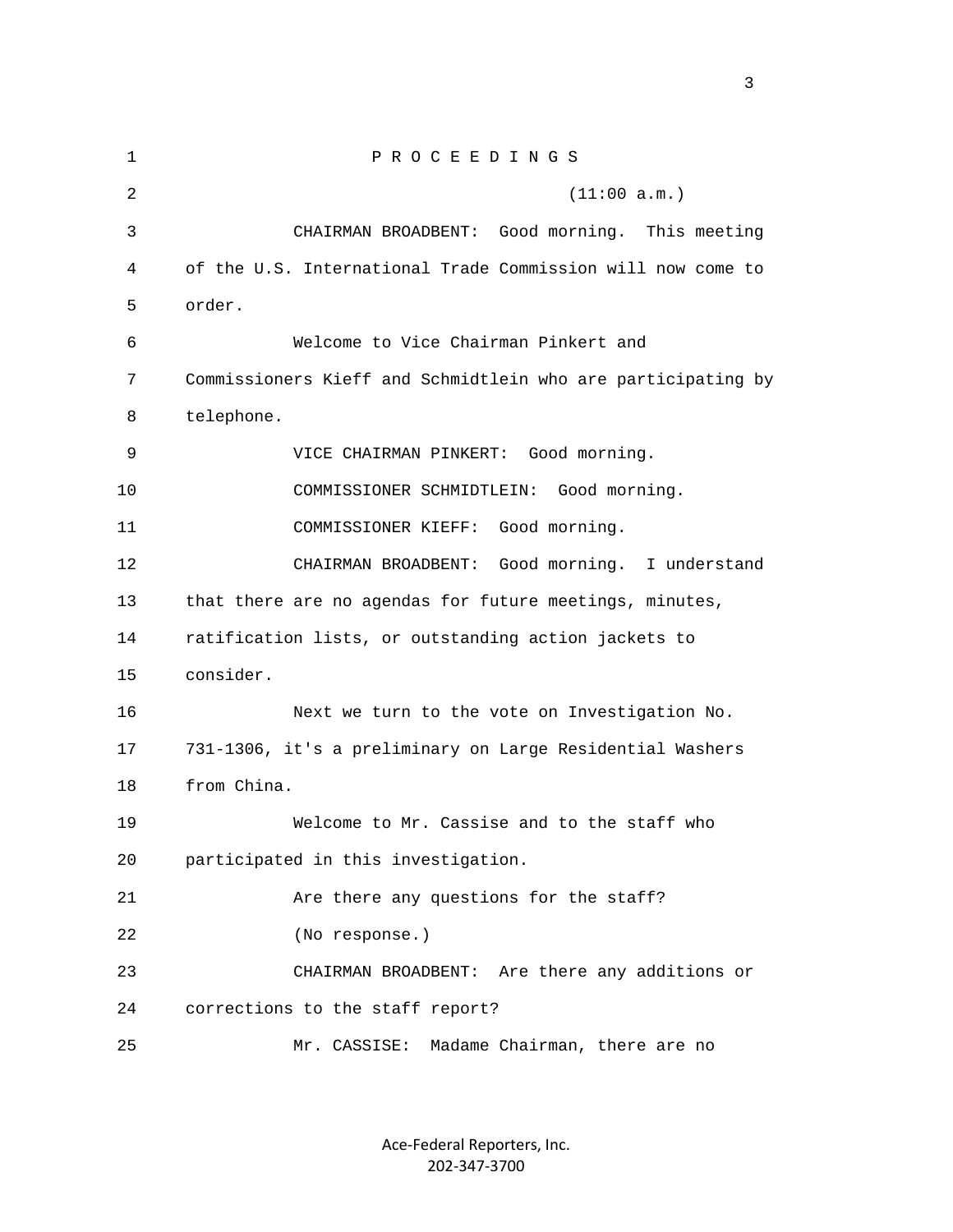1 additions or corrections to the staff report. 2 CHAIRMAN BROADBENT: Is there any objection to 3 approval of the staff report? 4 (No response.) 5 CHAIRMAN BROADBENT: Hearing none it is approved. 6 Madame Secretary, will you please call the roll? 7 MS. BELLAMY: Commissioner Broadbent? 8 COMMISSIONER BROADBENT: I vote in the 9 affirmative. 10 MS. BELLAMY: Commissioner Kieff? 11 COMMISSIONER KIEFF: I vote in the affirmative. 12 MS. BELLAMY: Commissioner Williamson? 13 COMMISSIONER WILLIAMSON: I vote in the 14 affirmative. 15 MS. BELLAMY: Commissioner Schmidtlein? 16 COMMISSIONER SCHMIDTLEIN: I vote in the 17 affirmative. 18 MS. BELLAMY: Commissioner Johanson? 19 COMMISSIONER JOHANSON: I vote in the 20 affirmative. 21 MS. BELLAMY: Commissioner Pinkert? 22 COMMISSIONER PINKERT: I vote in the affirmative 23 as well. 24 MS. BELLAMY: Madame Chairman, the Commission has 25 reached an affirmative determination in this investigation.

> Ace‐Federal Reporters, Inc. 202‐347‐3700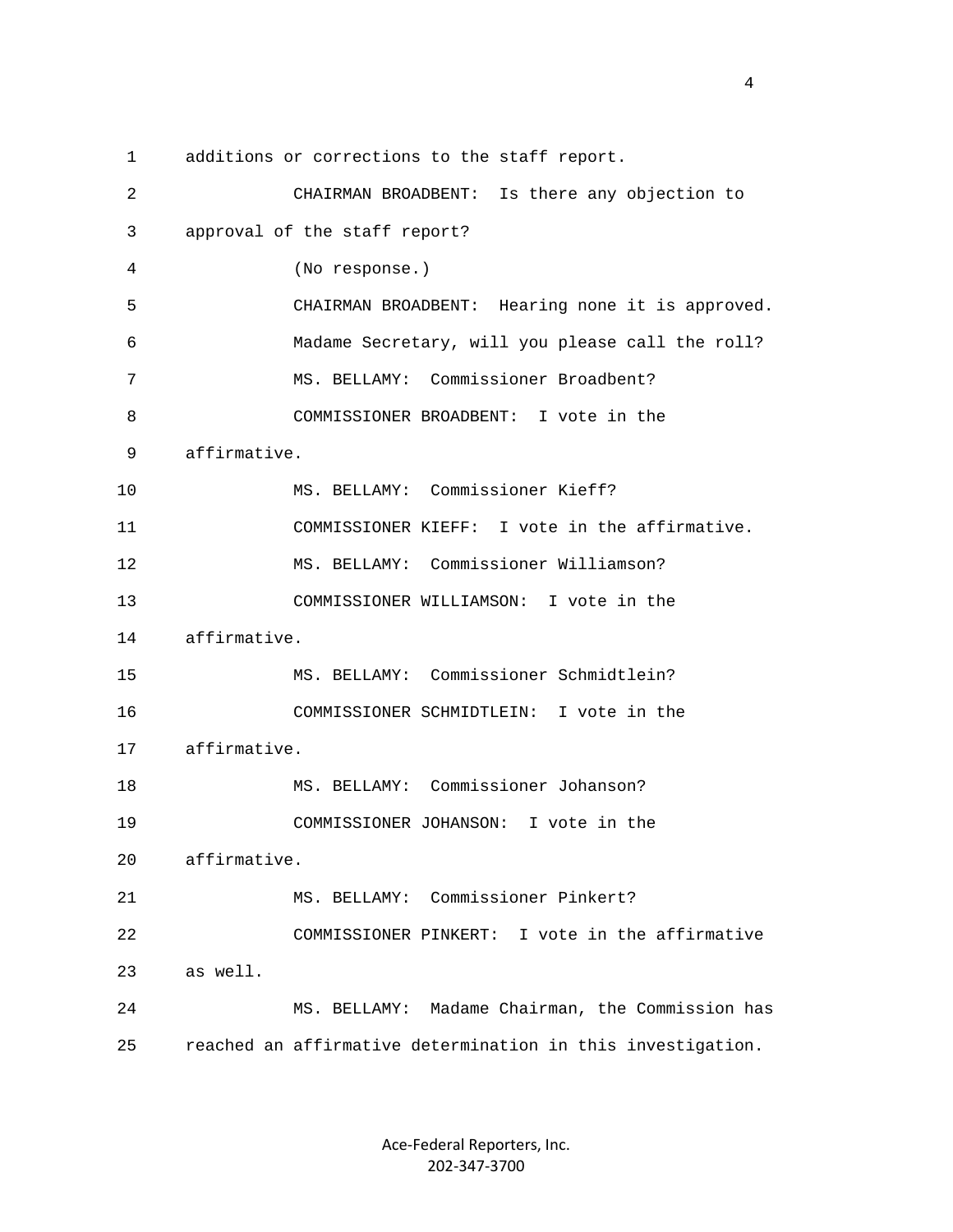1 CHAIRMAN BROADBENT: Thank you, Madame Secretary. 2 Further information regarding this determination 3 will be in the press release. Views of the Commission 4 currently are scheduled to be completed and filed on 5 February 8th, 2016. 6 Thanks to all the staff that participated in 7 these investigations. 8 Seeing that there is no other business before the 9 Commission, this meeting is adjourned. 10 (Whereupon, at 11:02 a.m., the meeting was 11 adjourned.) 12 13 14 15 16 17 18 19 20 21 22 23 24 25